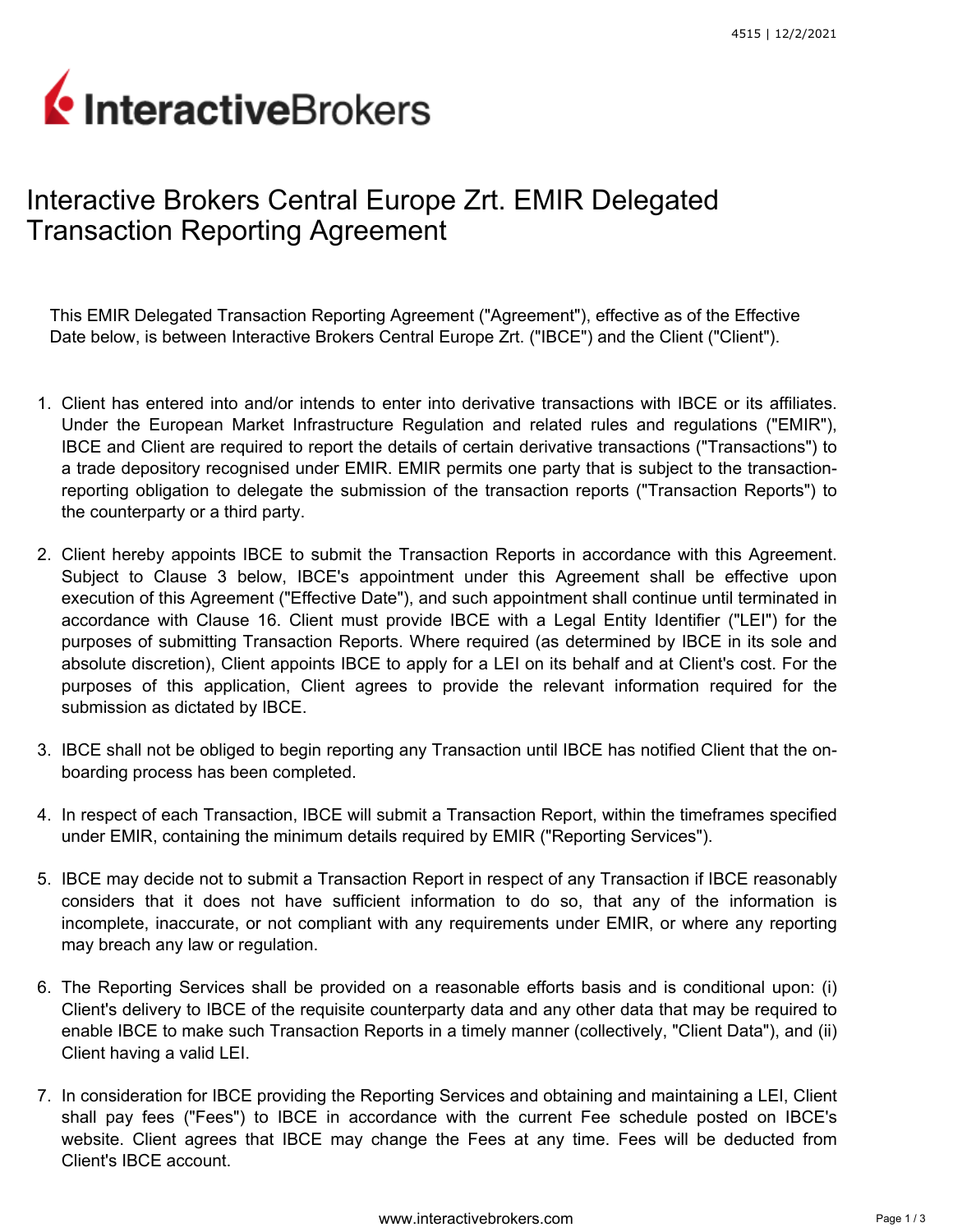- 8. IBCE may delegate any of its obligations under this Agreement to an affiliate or other third party and Client authorises IBCE to do so without Client's further consent.
- 9. Each party represents and warrants to the other that it has the requisite power and authority to execute this Agreement and to perform the relevant obligations hereunder.
- 10. On each occasion on which Client delivers Client Data to IBCE under this Agreement, and on each occasion IBCE delivers a Transaction Report to a trade repository, Client hereby agrees, represents, warrants and covenants that: (i) Client Data is complete, accurate and compliant with any requirements under EMIR; (ii) Client understands that regulatory liability for the accuracy and completeness of such Transaction Reports, even where delegated, rests with Client; (iii) Client accepts that while submission of reports may be delegated, responsibility for compliance with Client's regulatory requirement to report remains with Client, and (iv) Client understands that IBCE is providing the Reporting Services and submitting Transaction Reports based on IBCE's interpretation of EMIR, which may not be entirely accurate.
- 11. Client consents to IBCE submitting Client Data associated with any Transaction to: (i) a legal or regulatory authority whose rules or requirements with respect to disclosure are applicable; (ii) an EMIR recognised trade repository; and (iii) any of IBCE's affiliates or agents for the purpose of providing the Reporting Services.
- 12. IBCE has no obligation in respect of, and accepts no liability for, verifying the validity or accuracy any Client Data provided to IBCE.
- 13. IBCE and its affiliates, and their respective directors and officers shall not be liable to Client under any circumstances for loss of profit, cost, charge, fee, expense penalty or any direct, indirect, incidental, special, exemplary, punitive or consequential damages (except for damages arising out of intentional breach of contract, and for damages arising out of breach of contract that damages human life, physical integrity and health) in any action, proceeding or claim arising out of this Agreement or any breach thereof. Subject always to the foregoing, and in circumstances where IBCE is liable pursuant to this Clause 13, IBCE's total aggregate liability howsoever arising out of this Agreement shall be limited in any Year to the amount of Fees paid by the Client in that Year under this Agreement or EUR 5,000, whichever is higher. IBCE and the Client each acknowledge and agree that these exclusions and limitations of liability are reasonable in the circumstances taking into account the nature of the Delegated Transaction Reporting Services being provided by IBCE to the Client and the Fees paid by the Client for such services. In this Clause 13, a "Year" shall mean a period of 12 months commencing on the Effective Date or any anniversary of the Effective Date.
- 14. IBCE shall not be liable for any partial or non-performance of the reporting obligation by reason of any force majeure event, technical error, breakdown or failure of transmission, communication or computer facilities.
- 15. Except in the case of gross negligence, wilful misconduct or fraud on the part of IBCE, Client shall indemnify and hold harmless IBCE and its affiliates, and each of their respective directors, officers, employees, agents and affiliates, from and against any claim, damages, loss, liability, cost and/or expense (including, but not limited to, reasonable attorney's fees and costs) that directly or indirectly arise from or are caused by, or in connection with: (i) this Agreement, (ii) any breach by Client of its obligations under this Agreement, or (iii) Client's use of the Reporting Services.
- 16. Either party may terminate this Agreement at any time upon the giving of not less than 60 (sixty) days' prior written notice or, in either case, sooner if pursuant to legal or regulatory requirement. Client shall provide this written notice by way of email, to be marked for the attention of the IBCE Compliance